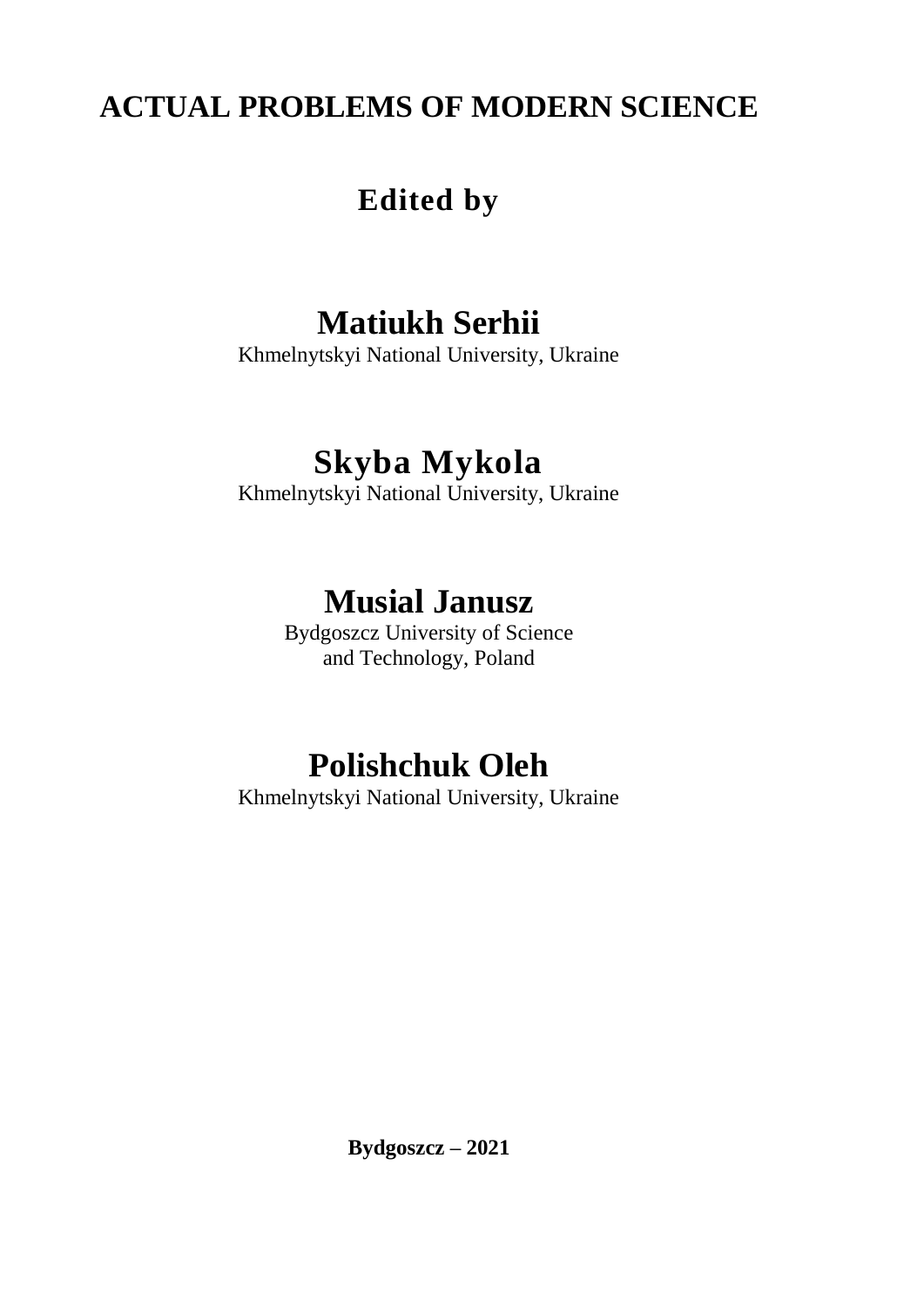**Actual problems of modern science.** Monograph: edited by Matiukh S., Skyba M., Musial J., Polishchuk O. – 2021. – 758 р.

Monograph is prepared at the Khmelnytskyi National University in cooperation with Bydgoszcz University of Science and Technology, Poland.

Article in monograph are presented in the author's original version. Authors are responsible for materials and interpretation.

#### **EDITORIAL BOARD**

**Bardachov Y.** (Ukraine)**, Białkiewicz A.** (Poland)**, Bilyi L.** (Ukraine)**, Bonek**  (Poland)**, Buratowski T.** (Poland)**, Burmistenkov O.** (Ukraine)**, Chornyi O.** (Ukraine)**, Chudy-Hyski D.** (Poland)**, Dacko-Pikiewicz Z.** (Poland)**, Drapak H.** (Ukraine)**, Dykha O.**  (Ukraine)**, Giergiel М.** (Poland)**, Hryshchenko I.** (Ukraine)**, Hyski M.** (Poland)**, Kalinowski M.** (Poland)**, Khes L.** (Czech Republic)**, Klepka A.** (Poland)**, Klymchuk V.**  (Ukraine)**, Koruba Z.** (Poland)**, Korytski R. (**Poland**), Kosior-Kazberuk M.** (Poland)**, Krotofil M.** (Poland)**, Kuchariková L. (**Slovakia**), Lenik K.** (Poland)**, Lis J.** (Poland)**, Lopatovskyi V. (**Ukraine**), Macko M.** (Poland)**, Majewski W.** (Poland)**, Matiukh S.**  (Ukraine)**, Matuszewski M.** (Poland)**, Mazurkiewicz A.** (Poland)**, Mendrok K.** (Poland)**, Mężyk A.** (Poland)**, Mikołajczewska W.** (Poland)**, Mikulski K.** (Poland)**, Misiats V.**  (Ukraine)**, Musiał J.** (Poland)**, Muślewski Ł.** (Poland)**, Nyzhnyk V.** (Poland)**, Oleksandrenko V.** (Ukraine)**, Panasiuk I.** (Ukraine)**, Pater Z.** (Poland)**, Petko M.** (Poland)**, Polishchuk L.** (Ukraine)**, Radek N.** (Poland)**, Rejmak A.** (Poland)**, Roszak S.** (Poland)**, Shcherban Y.** (Ukraine)**, Shchutska H.** (Ukraine)**, Shorobura I.** (Ukraine)**, Skyba K.**  (Ukraine)**, Skyba M.** (Ukraine)**, Śniadkowski M.** (Poland)**, Sokala A.** (Poland)**, Syniuk O.**  (Ukraine)**, Tański Т.** (Poland)**, Topoliński T.** (Poland)**, Vakhovych I.** (Ukraine)**, Woźny J.**  (Poland)**, Wójcicka-Migasiuk Dorota** (Poland)**, Wróbel J.** (Poland)**, Yokhna M.** (Ukraine)**, Zahirniak М.** (Ukraine)**, Zaremba O.** (Ukraine)**, Zashchepkina N.** (Ukraine)**, Zduniak A.**  (Poland)**, Zlotenko B.** (Ukraine)

#### **REVIEWERS:**

**Binytska K.** (Ukraine), **Bojar P.** (Poland)**, Bromberek F. (Poland), Brytan Z.** (Poland)**, Bubulis A.** (Lithuania)**, Christauskas C.** (Lithuania)**, Kharzhevskyi V.** (Ukraine)**, Khrushch N.** (Ukraine)**, Honchar O.** (Ukraine)**, Horiashchenko S.** (Ukraine)**, Hryhoruk P.** (Ukraine)**, Kalaczynski T.** (Poland)**, Karmalita A.** (Ukraine)**, Kravchuk O.** (Ukraine)**, Kukhar V.** (Ukraine)**, Landovski B.** (Poland)**, Lukashevich M.** (Poland)**, Manoilenko O.**  (Ukraine)**, Mashovets N.** (Ukraine)**, Milykh V.** (Ukraine)**, Mironova N.** (Ukraine)**, Mytsa V.** (Ukraine)**, Mrozinski А.** (Poland)**, Pavlenko V.** (Ukraine)**, Paraska O.** (Ukraine)**, Polasik R.** (Poland)**, Podlevska N.**(Ukraine)**, Puts V.** (Ukraine)**, Ramskyi A.** (Ukraine)**, Rubanka M.** (Ukraine)**, Rybak R.** (Poland)**, Smutko S.** (Ukraine)**, Tomaszuk A.** (Poland)**, Trocikowski T.** (Poland)**, Skorobohata L.** (Ukraine)**, Shpak O.** (Ukraine)**, Zakora O.**  (Ukraine)**, Zemskyi Y.** (Ukraine)**, Zhurba I.** (Ukraine)

**Responsible Secretary**: Romanets T. **Technical Secretariat:** Horiashchenko S., Lisevych S., Polasik R. **ISBN: 978-83-938655-5-0 DOI: 10.31891/monograph/2021-10-1**

© **Copyright by Bydgoszcz University of Science and Technology**, Al. prof. S. Kaliskiego 7, 85-796 Bydgoszcz, Poland, https://pbs.edu.pl/pl/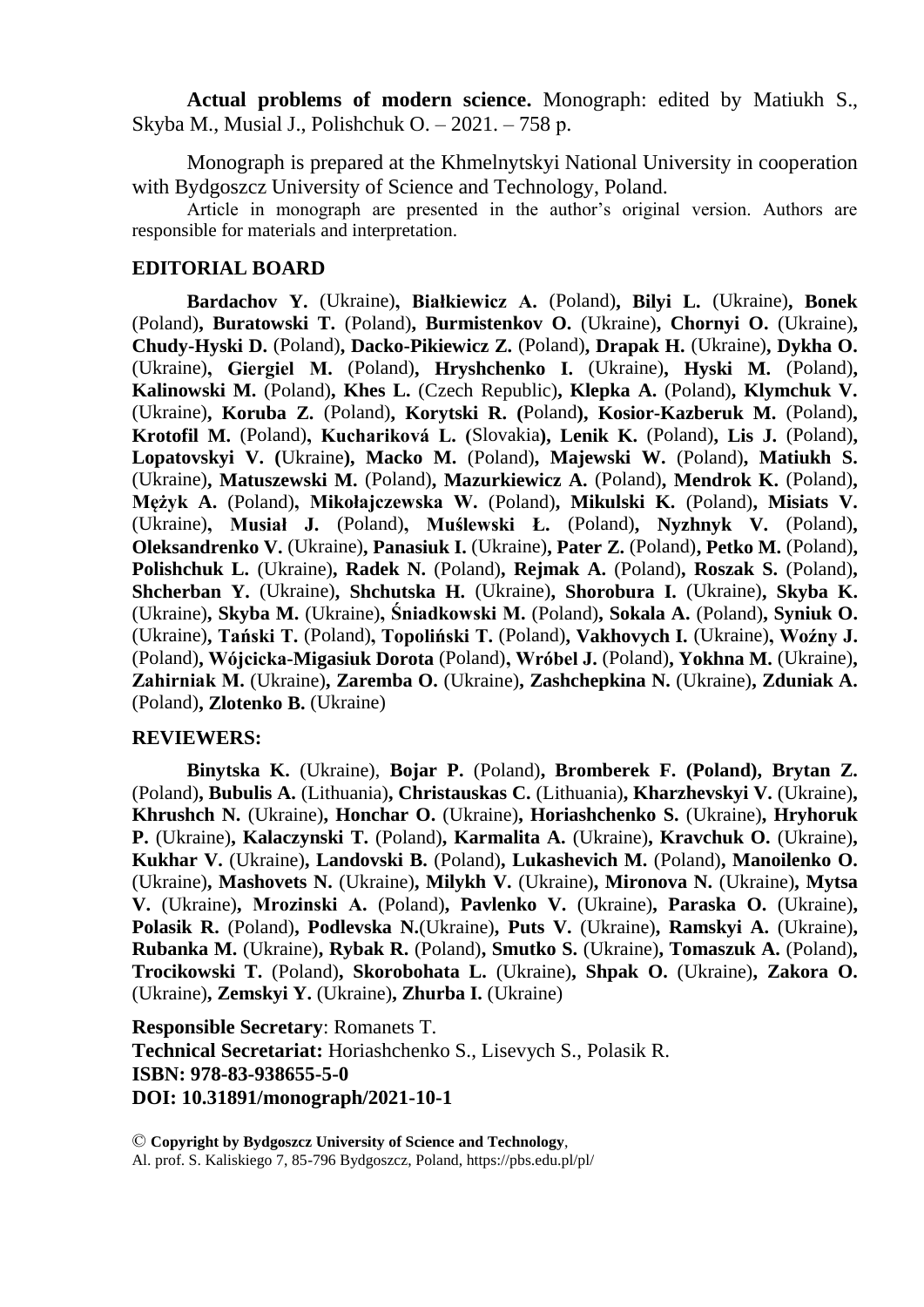| 1.17 DEMOGRAPHIC SITUATION IN UKRAINE AND POLAND (Tsvihun I.) 167                                                                                                                              |
|------------------------------------------------------------------------------------------------------------------------------------------------------------------------------------------------|
| 1.18 THE ROLE OF DIGITAL TRANSFORMATION IN THE MANAGEMENT OF                                                                                                                                   |
| 1.19 ASSESSMENT OF CLUSTER TOOLS FOR THE DEVELOPMENT OF SOCIO-<br>ECONOMIC SYSTEMS IN THE CONTEXT OF FORMING A MODEL OF THEIR                                                                  |
| 1.20 KEY TRENDS AND ACTUAL PROBLEMS OF DEVELOPMENT OF THE                                                                                                                                      |
| 1.21 PROBLEMATIC ASPECTS AND STRATEGIC GUIDELINES FOR<br>STRENGTHENING THE TECHNOLOGICAL COMPETITIVENESS OF UKRAINE'S<br>ECONOMY IN THE MARKETS OF THE EUROPEAN UNION (Zaychenko V., Kunytska- |
| 1.22 PRACTICE AS AN ESSENTIAL PART OF PROFESSIONAL TRAINING OF                                                                                                                                 |
| 1.23 MARKET ANALYSIS AND NUTRITIONAL VALUE OF TECHNICAL HEMP                                                                                                                                   |
| 1.24 DIGITALIZATION OF UKRAINIAN ECONOMY: TRENDS, CHALLENGES<br>AND THREATS TO THE DEVELOPMENT OF THE SOCIETY (Luchyk S., Luchyk V.,                                                           |
| 1.25 THE IMPACT OF COVID-19 PANDEMIC ON LITHUANIAN BUSINESS                                                                                                                                    |
| 1.26 MARKETING MANAGEMENT OF ENTERPRISES AND ITS TOOLS (Dovhan Yu.)246                                                                                                                         |
| 1.27 CREDIT RATING AS AN INDICATOR OF THE FINANCIAL POLICY<br>DEVELOPMENT OF EU COUNTRIES (Kazakova N., Maiboroda O., Korzh E.) 255                                                            |
| 1.28 FEATURES OF STOCK MARKET DEVELOPMENT IN THE WORLD AND IN                                                                                                                                  |
| 1.29 DIGITIZATION OF PERSONNEL MANAGEMENT PROCESSES (Pererva P.,                                                                                                                               |
| 1.30 PSYCHOLOGICAL PECULIARITIES OF MOTIVATION IN MASTERING A                                                                                                                                  |
| 1.31 DUAL EDUCATION AT THE NUWEE: SUCCESSES AND PROBLEMS (ON<br>THE EXAMPLE OF THE SPECIALTY "AGRICULTURAL ENGINEERING") (Nalobina O.,                                                         |
| CURRENT TRENDS AND FEATURES OF TOURISM DEVELOPMENT<br>1.32                                                                                                                                     |
|                                                                                                                                                                                                |
| 2.1 ROBOTICS IN UKRAINE (Zinko R., Polishchuk O., Polishchuk A., Bromberek F.)315                                                                                                              |
| 2.2 FRICTION BRAKE UNITS IN RAIL VEHICLES - ASPECTS OF OPERATION                                                                                                                               |
| 2.3 PROCESSING MAPS AND CONSTITUTIVE MODELLING THE HOT<br>WORKING BEHAVIOUR OF HIGH MANGANESE AUSTENITIC STEELS (Borek W.,                                                                     |
| $\sim$ 4 $\sim$                                                                                                                                                                                |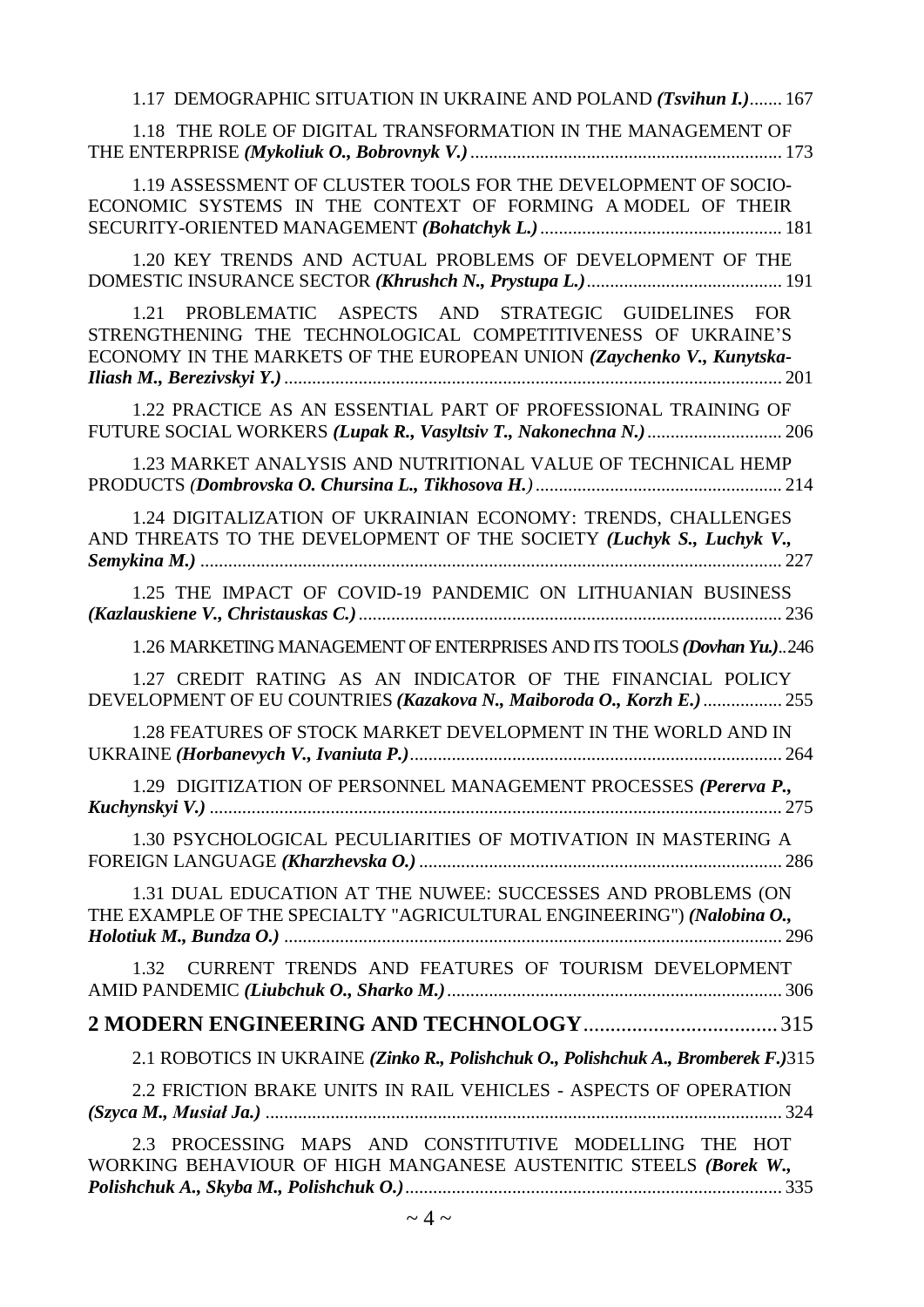### **MARKETING MANAGEMENT OF ENTERPRISES AND ITS TOOLS**

#### Dovhan Yu.

Vinnytsia Institute of Trade and Economics of Kyiv National University of Trade and Economics, Ukraine DOI: 10.31891/monograph/2021-10-26

#### **Introduction**

Mankind has long realized the importance of management as a special activity. As a branch of managerial knowledge, management began to form in the second half of the eighteenth century, and its development started in the early twentieth century in the era of industrialization and emergence of large-sized consumer resources and large-scale enterprises.

To distinguish marketing as an independent science in the management system, organizations required several historical stages of the management theory development. By the early 50's of the twentieth century the enterprise management was based on the use of budget control methods in response to changes in the current market situation. Later, the emphasis shifted to long-term planning, i.e. management, which is based on the forecast of key performance indicators of enterprises obtained as a result of analysis over the past long period. In the 60's of the twentieth century, the approach of strategic planning spread, when it is necessary to consider possible changes in the market (demand and competition) while developing planned indicators.

Modern systems of business management were formed as a result of the historical formation and development of management theory. Since the middle of the twentieth century, in the management theory and practice there have been widely spread marketing approaches and principles, according to which management of the enterprise should be based not only on the analysis and forecasting of market development and consumer needs, but the impact on them as well. The set of such approaches, principles, mechanisms and tools has become the basis for the formation of scientific concept of marketing management.

#### **Analysis of recent research and publications**

Theoretical and practical aspects of enterprise management that are based on the principles of marketing concepts with comprehensive application of marketing tools are widely represented in the works of O.M. Anisimova, I. Ansoff, H.L. Bahiiev, A.V. Voichak, P. Dixon, P. Doyle, P. Drucker, F. Kotler, J.-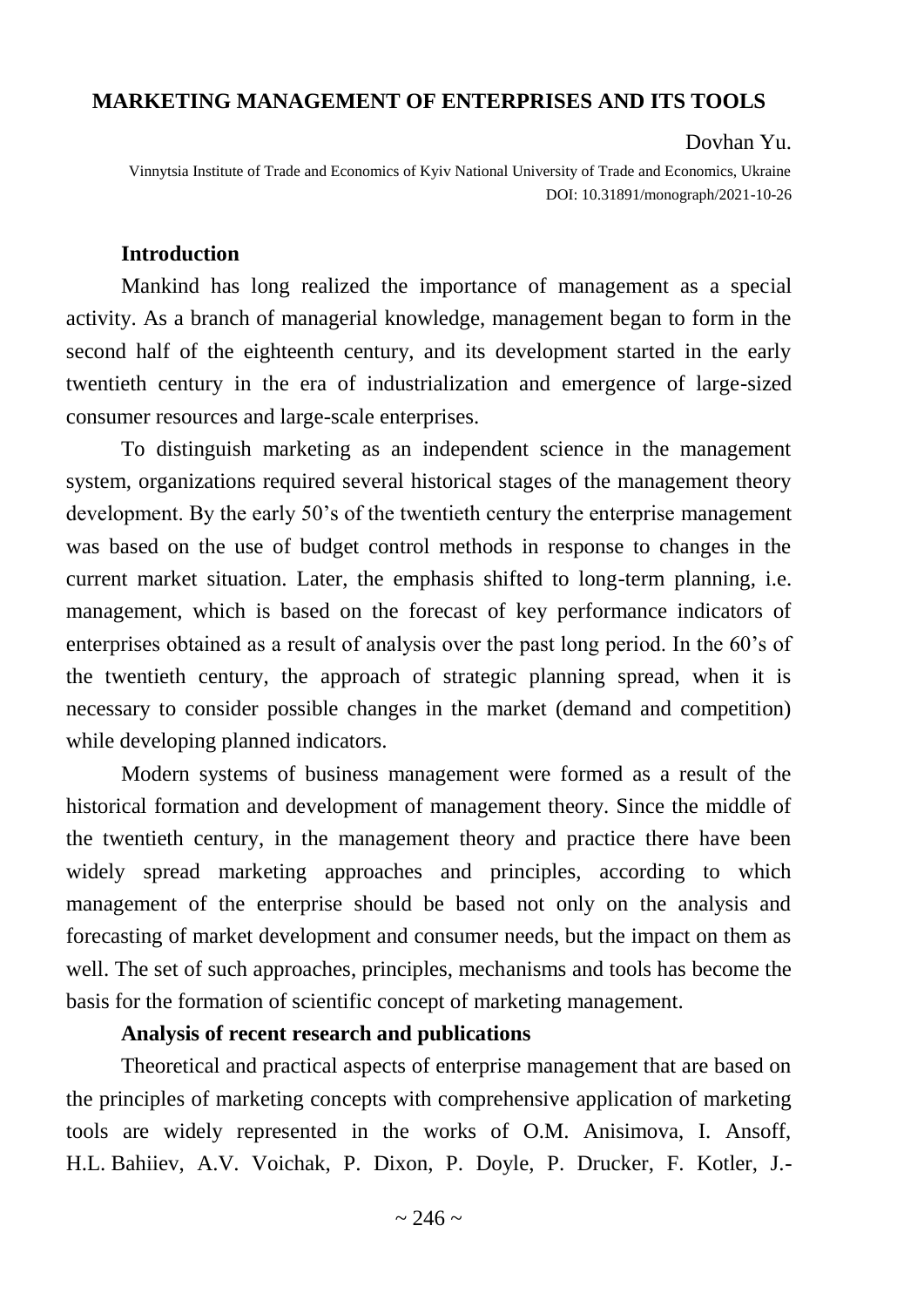J. Lamben, M.A. Aucklander, M. Porter, B. Santo and others. At the same time, despite a great attention of scientists to this issue, theoretical and practical aspects of the application of marketing tools to manage the activities of enterprises require further research and development.

### **The purpose of the article**

The purpose of the article is to determine the nature, content and features of the use of marketing tools in the enterprise marketing management.

### **The main research**

The concepts of "management of marketing" (or marketing activities) and "marketing management" are widely used in the modern scientific literature. Some authors use both terms simultaneously and actually identify them, considering marketing as a basis and as a subsystem of enterprise management, which determines the end result of its activities.

From our point of view, the concepts of "marketing management" and "management of marketing" are interrelated, complementary, but significantly different. Management of marketing should be considered as one of the functional areas of enterprise management, and marketing management as a management based on the principles of marketing and which applies to all activities of the enterprise [1-4]. Modern transformation of the market leads the enterprise management to comprehension of the need for widespread use of the concept of marketing in economic activities, to the understanding that a marketing approach will allow them to find their target market, their consumers and succeed. With this in mind, marketing management of enterprises is considered by us as a management that is based on the principles of marketing and with the comprehensive application of marketing tools.

Comprehension of marketing as a philosophy, concept, function and management style of the organization involves achieving the goals of the organization through maximum meeting the needs and active influence on their development. Marketing management is implemented at different levels of socioeconomic system, scientific and philosophical knowledge.

The complexity of marketing management requires consideration of marketing in a combination of its three key levels:

1) marketing as a philosophical concept of economic activity;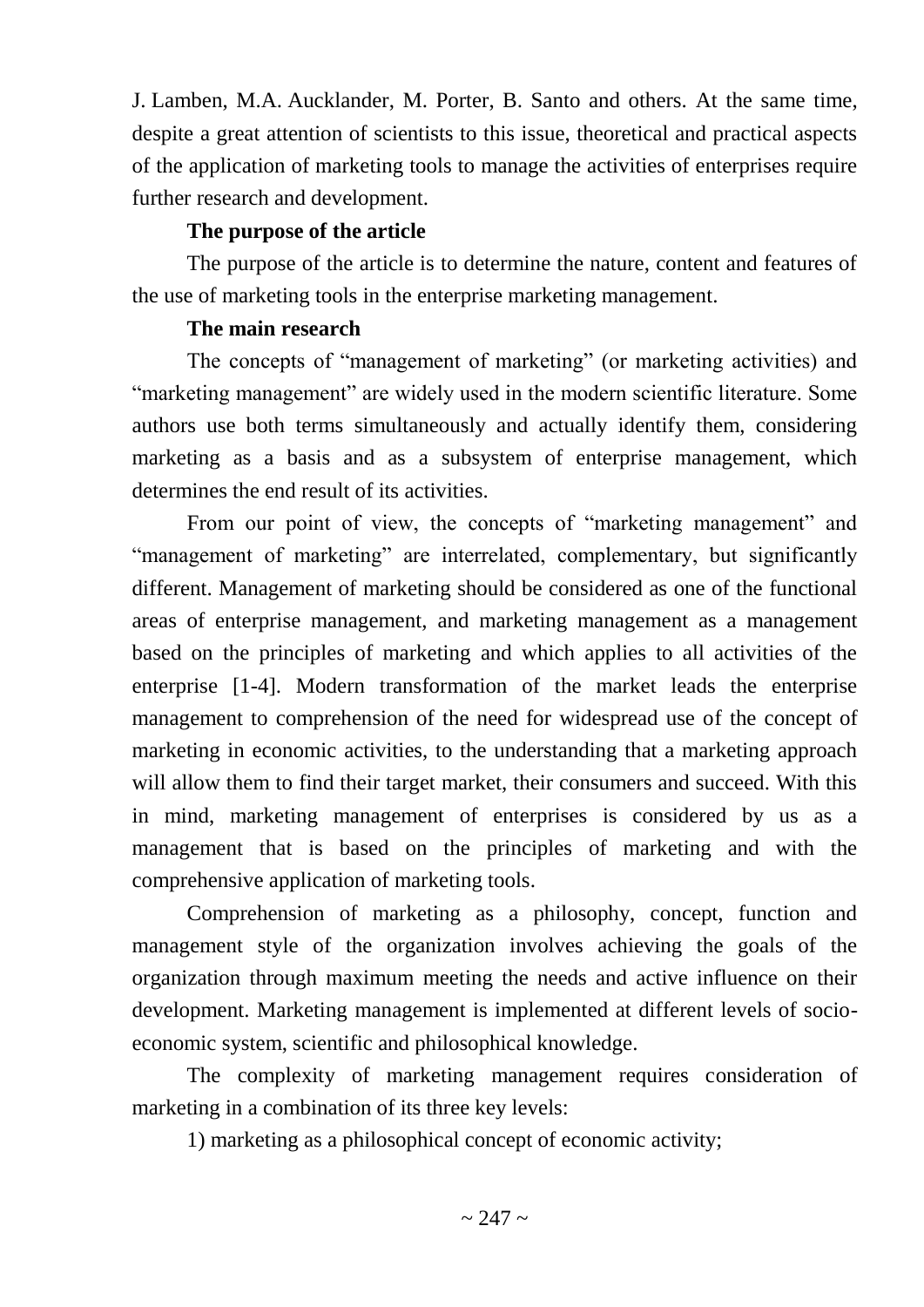2) marketing as a system of organization and management of business activity of the enterprise;

3) marketing as a tool of enterprise management.

Based on the marketing approach, it is necessary to apply a new functional organizational structure, mechanism and tools for managing business activity, which will be able to meet the needs of consumers, enterprises and society.

Marketing management of the enterprise as a management that is built on the principles of marketing is based on three main points [5]:

1. Information from the external marketing environment is the basis for making management decisions at the enterprise.

2. Constant market research determines the activities of the enterprise in the market.

3. Enterprise management is aimed at active influence on the needs and the market.

Marketing management of enterprises involves [6]:

- orientation of the enterprise towards the market needs;

- strategic approach of the enterprise employees;

- focus on commercial success;

- mobile response to the changes in the environment;

- support of competitive advantages;

- systematic and comprehensive approach to the management of the enterprise activities;

- program-target approach.

The general scheme of marketing management of enterprises includes input information on the state of internal and external marketing environment of the enterprise, management entities (enterprise management, management analysts, experts, consultants, innovators), management mechanism (goals, strategies, functions, resources, methods, tools, technologies, structure) and objects of management (economic activity, business processes, economic relations between market participants).

Marketing management performs general management functions that are market and consumer oriented. The main functions of marketing management include marketing analysis, marketing planning, motivation with marketing tools and marketing control.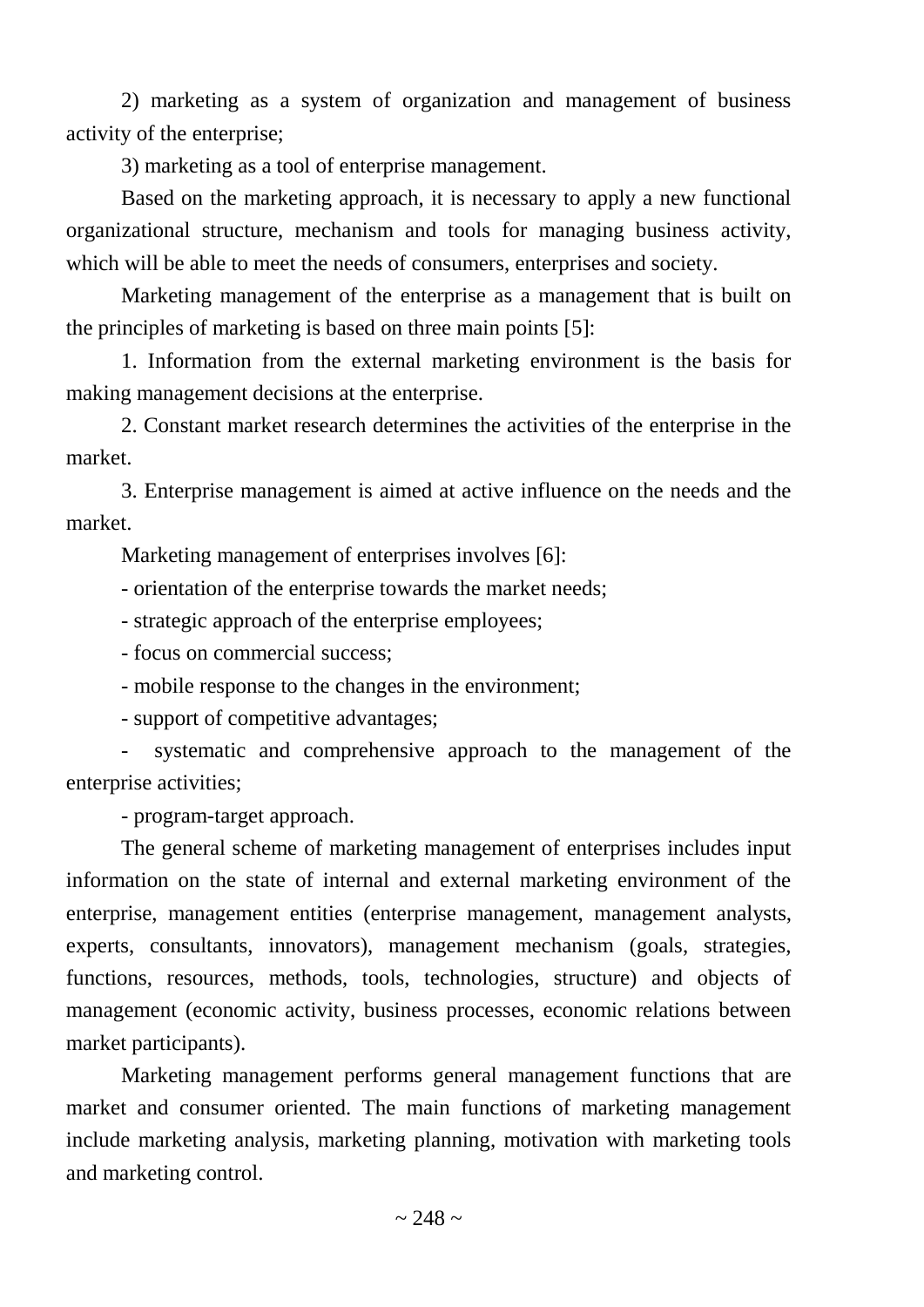Classical and modern concepts of marketing and marketing management of the enterprise require comprehensive use of marketing tools as key management tools.

Summarizing the views of scholars on the essence of the term "management tools", it should be noted that in the process of functioning of economic relations, throughout its history, the humanity has developed three fundamentally different tools of governance, i.e. influence on people and their communities, namely hierarchy, culture, market.

Hierarchy is understood as the main means of action, the relationship between power and subordinates, carried out through coercion and through control over the distribution of material goods. Culture includes social norms, guidelines, rituals, and patterns of human behavior created and recognized by society. The market is considered as a network of equal horizontal relations, which are based on the purchase and sale of products and services, on property relations, on the balance of interests of a seller and a buyer.

In the conditions of market relations (and exclusively in them) marketing tools begin to play a leading role in management. According to F. Kotler, marketing is a process in which companies create a certain value for customers and form close relationships with them in order to obtain a different value in return [7]. In the classical definition of marketing, it means the theory and practice of management decisions based on the analysis of factors of the marketing environment and comprehensive use of marketing tools.

Scientific systematization of marketing management tools originated when the term "marketing mix" (marketing complex) was used for the first time. In the general sense, marketing complex is a set of marketing tools, a totality of management tools that the company uses to influence the target market in order to achieve the expected response.

Although marketing has a fairly wide range of management tools, among all the existing set of marketing tools, the most important of them are identified, which ensure a close relationship between the company and its customers, form a set of measures aimed at influencing market participants.

In its classic form, a set of basic marketing tools are product, price, promotion and place (the concept of "4P") [8]. The main marketing tools are used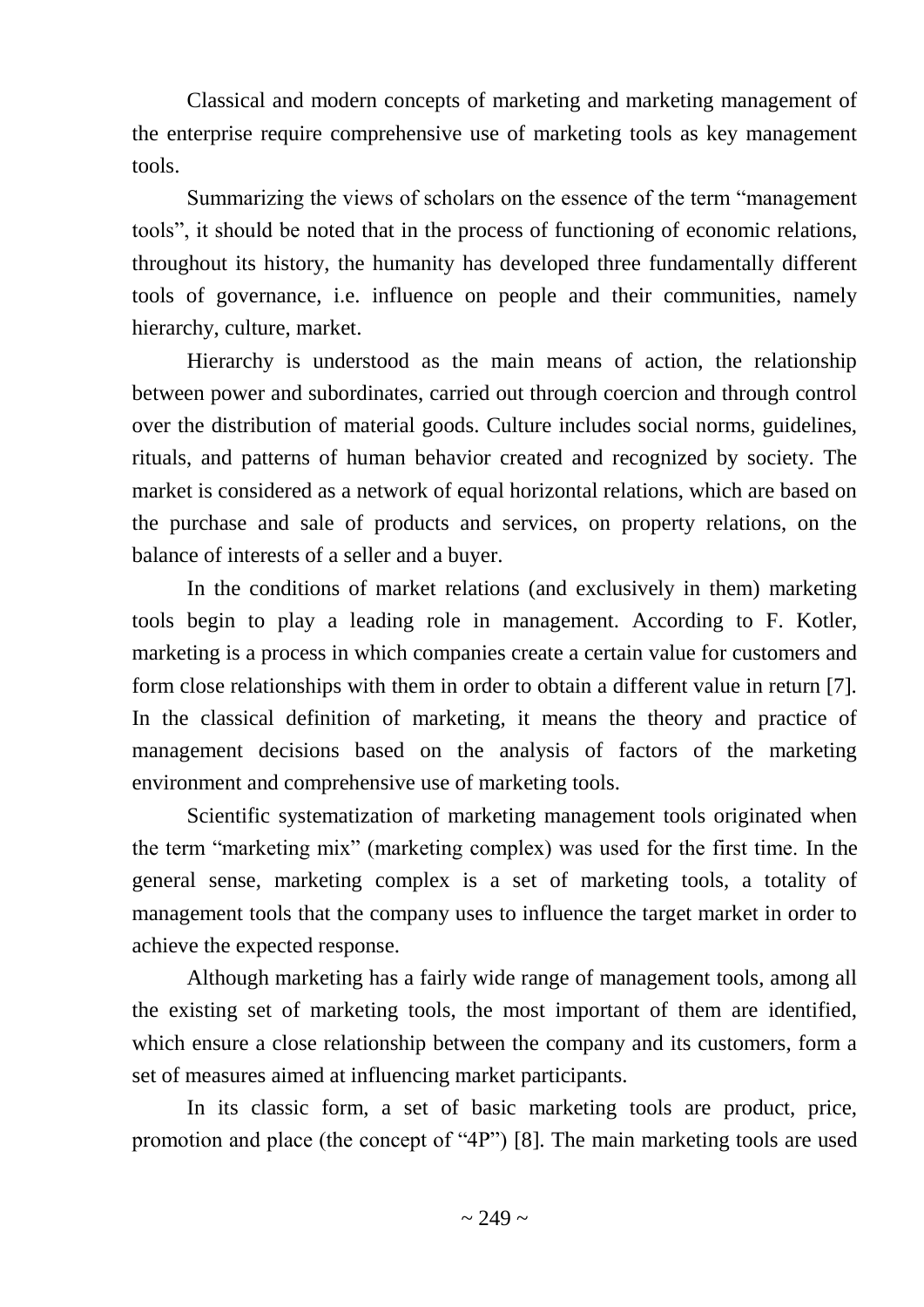within the developed product, pricing, distribution and communication policies of enterprises.

Along with the transformational market changes in the XX-XXI centuries, there could be observed an evolutionary development of the "letter concept" of the marketing mix "4P", and as a result, there emerged new models, in which the basic tools of marketing were supplemented with new components or changed (Table 1).

| Non-"P" models                                                    |  |  |  |
|-------------------------------------------------------------------|--|--|--|
| " $4A$ "                                                          |  |  |  |
| Acceptability + Affordability + Availability                      |  |  |  |
| + Awareness                                                       |  |  |  |
| " $4C$ "                                                          |  |  |  |
| Customer needs and wants + Cost to the                            |  |  |  |
| customer + Communication + Convenience                            |  |  |  |
| "4F"                                                              |  |  |  |
| Ethics + Esthetics + Emotions + Eternities                        |  |  |  |
| " $4R"$                                                           |  |  |  |
|                                                                   |  |  |  |
| Relevance + Respond + Relation + Return                           |  |  |  |
| " $4D"$                                                           |  |  |  |
| Data base management + Strategic design +                         |  |  |  |
| Direct marketing + Differentiation                                |  |  |  |
| " $4V$ "                                                          |  |  |  |
| Variation + Versatility + Value added +                           |  |  |  |
| Vibration                                                         |  |  |  |
| "SIVA"                                                            |  |  |  |
| Solution + Information + Value + Access                           |  |  |  |
| "7S"                                                              |  |  |  |
| Structure + Systems + Style + Staff + Skills                      |  |  |  |
| + Strategy + Shared Values                                        |  |  |  |
| " $2P+2C+3S$ "                                                    |  |  |  |
| Personalization + Privacy + Customer Service + Community + Site + |  |  |  |
| Security + Sales Promotion                                        |  |  |  |
|                                                                   |  |  |  |

**Table 1. Alternative models of the marketing complex**

Source: formed by the author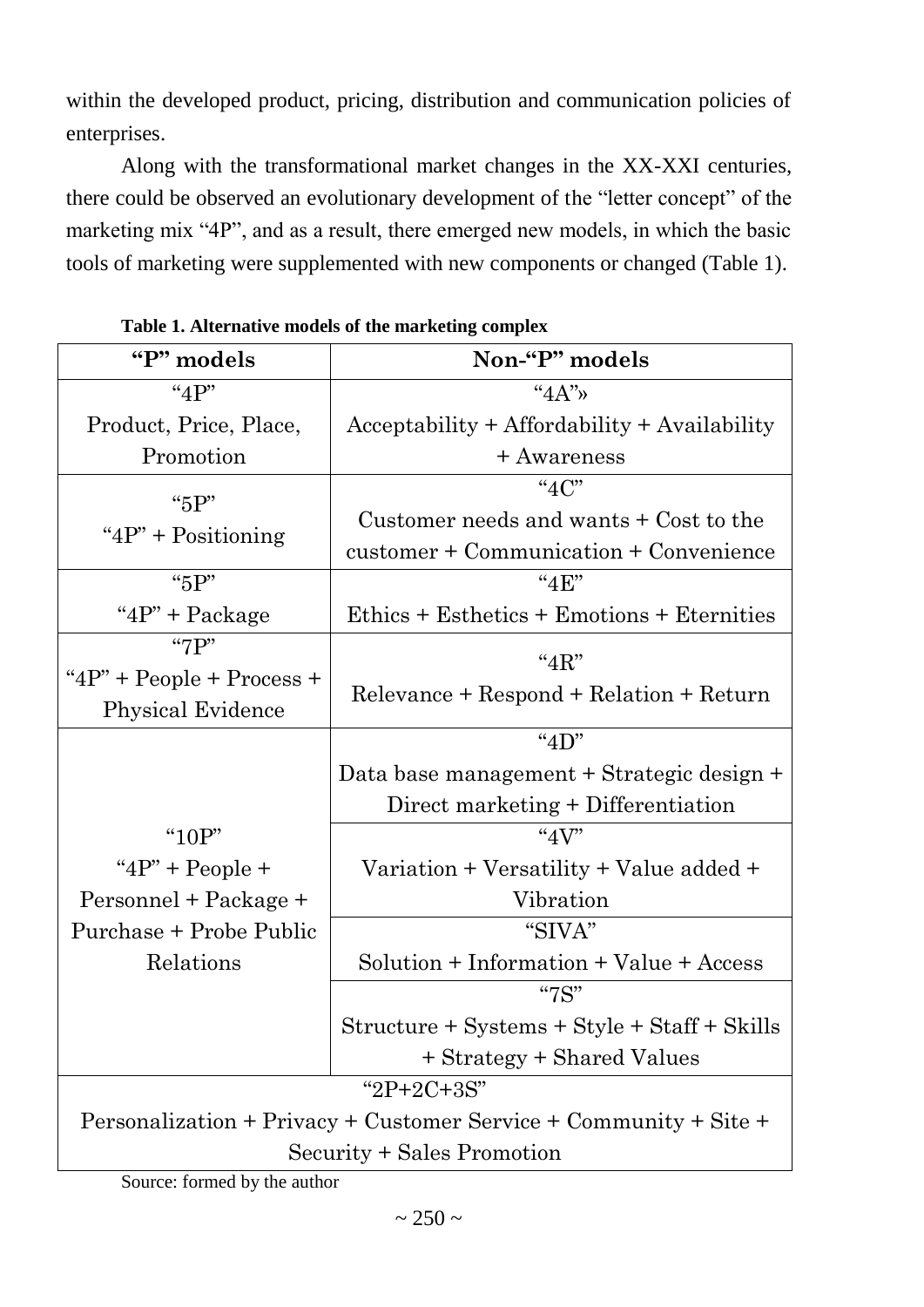A list of models of the concepts of marketing mix given in Table 2 is not exhaustive, as new models are emerging. However, in our opinion, almost all alternative models of the marketing complex are based on the classic model of marketing tools of the "4P" concept.

As a scientific discipline, methodology and practice, marketing has a wide and verified apparatus of methods, techniques and tools of marketing research, collection and analysis of market and internal information. Based on our proposed approach to understanding the marketing management of the enterprise and given the needs of practical application of marketing tools for enterprise management, it is suggested to divide them into tools for marketing support of enterprise management and tools used for its implementation (Fig. 1).



**Fig.1. Marketing tools for enterprise management** Source: formed by the author

 $~251~$ ~ We propose to refer marketing research and marketing information system to the tools of marketing management support, while marketing commodity,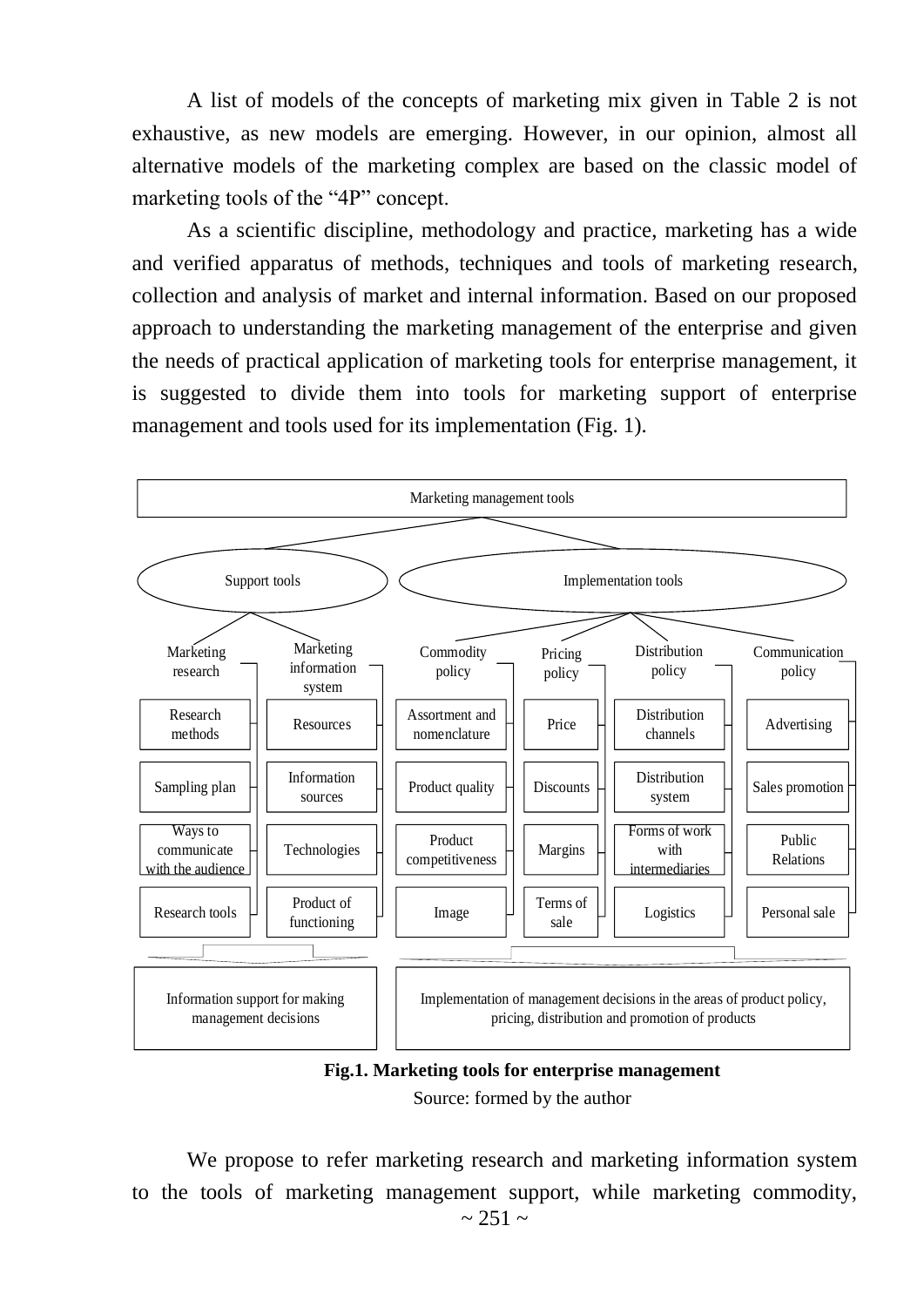pricing, distribution and communication policies of the enterprise are suggested to be referred to implementation tools.

In recent years, along with the traditional marketing tools shown in Fig. 1, there are new, for example, Internet marketing tools, the effectiveness of which can be assessed in real time, as well as tools for marketing research of consumer needs and preferences, market trends.

When forming business strategies, companies widely use such marketing tools as methods of situational and portfolio analysis, segmentation, positioning, etc. With the help of marketing tools, the market situation is assessed and its further development is forecasted, i.e. marketing is a source of information for the formation of all levels of business strategies of the enterprise.

Marketers act as initiators, organizers and participants in the process of forming business strategies of the enterprise. At the stage of goal setting, marketing provides information about the marketing environment, strengths and weaknesses of the company and how they will affect the company's ability to achieve its goals, which makes them realistic and achievable. At the stage of planning activities by conducting marketing research and marketing analysis, the approaches of the enterprise operation are selected. Marketers, employees of analytical, economic, planning, scientific and technical and other services are involved in this activity. Marketers conduct marketing research and form recommendations for the choice of activities of the enterprise. At this stage, their recommendations are used to form the enterprise strategy and to develop plans for the strategic development of the enterprise.

At the corporate level, marketing provides identification of important factors of the external environment (unsatisfied needs, changes in the competitive environment, etc.), which must be taken into account when forming the strategy of the enterprise; at the level of structural units – a detailed understanding of market demands and means for the best meeting of these needs in a particular competitive environment; at the level of a specific product – making optimal management decisions by each individual elements of the marketing mix.

Marketing management of innovation and investment activity of the enterprise has been long carried out with the help of traditional marketing tools. However, changes in the market situation and approaches to management have forced the development of marketing as a concept and tool of management.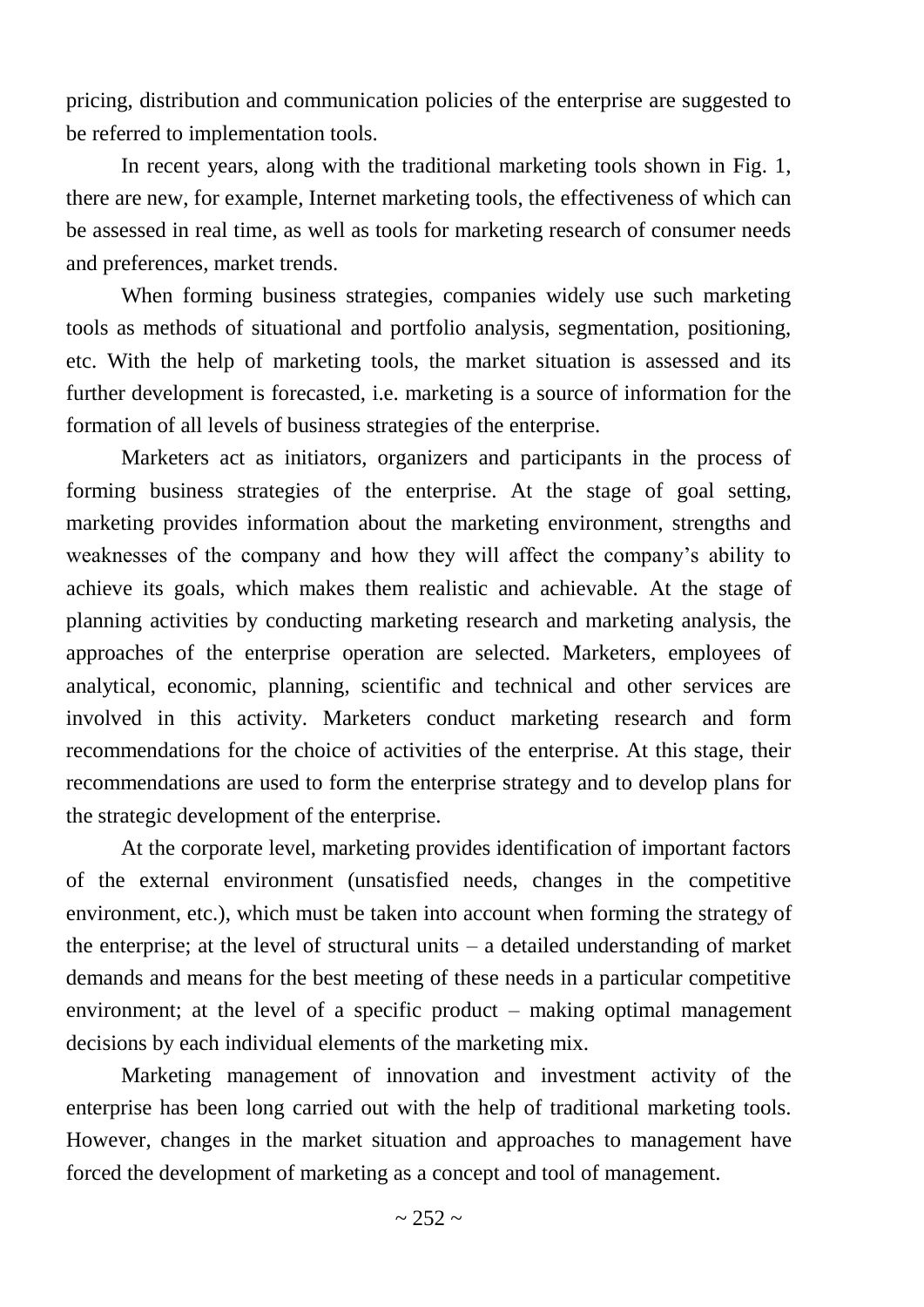F. Kotler distinguishes the following reasons that no longer ensure the effectiveness of traditional marketing management and force it to develop [9]:

- today distribution of products is performed mainly by large companies that possess all the space on the shelves and decide who to provide it to and who not;

- despite the growth in the number of brands, the number of manufacturers is getting smaller. Each manufacturer has several brands for each market segment, which, in their opinion, provide them with greater protection from competitors;

- there has been observed a radical reduction in the life cycle of the product, in this regard, today it is cheaper to change the product than to repair it;

- thanks to digital and computer technologies, a new space for goods and services has appeared;

- when searching for excellent competitive advantages, companies create a large number of segments and niches, which, in its turn, leads to high market fragmentation;

- advertising has become oversaturated, which makes it difficult to attract the attention of consumers;

- novelty is the only way to attract consumers' attention.

All these reasons, especially the last one, motivate companies to increase economic and innovation-and-investment activity, which is considered not just as one of the possible goals, but as a critical condition for the existence of the enterprise. Since only innovations and their commercialization are considered to be a possible source of competitive advantage.

In the process of marketing management of the enterprise activities marketing tools solve the problem of profit maximization within the overall goal of increasing the value of enterprise assets [10]. Thus, effective implementation of a set of marketing actions with the use of marketing tools of management improves the company's position in the market, its financial condition and increases the cost, and thus increases its investment attractiveness.

### **Conclusions**

Marketing acts as a philosophy of the enterprise operation, a system of tools for its sustainable economic development, which is implemented through the use of marketing principles, a holistic management system and implementation of the enterprise management process as a system of marketing management with a comprehensive application of marketing tools.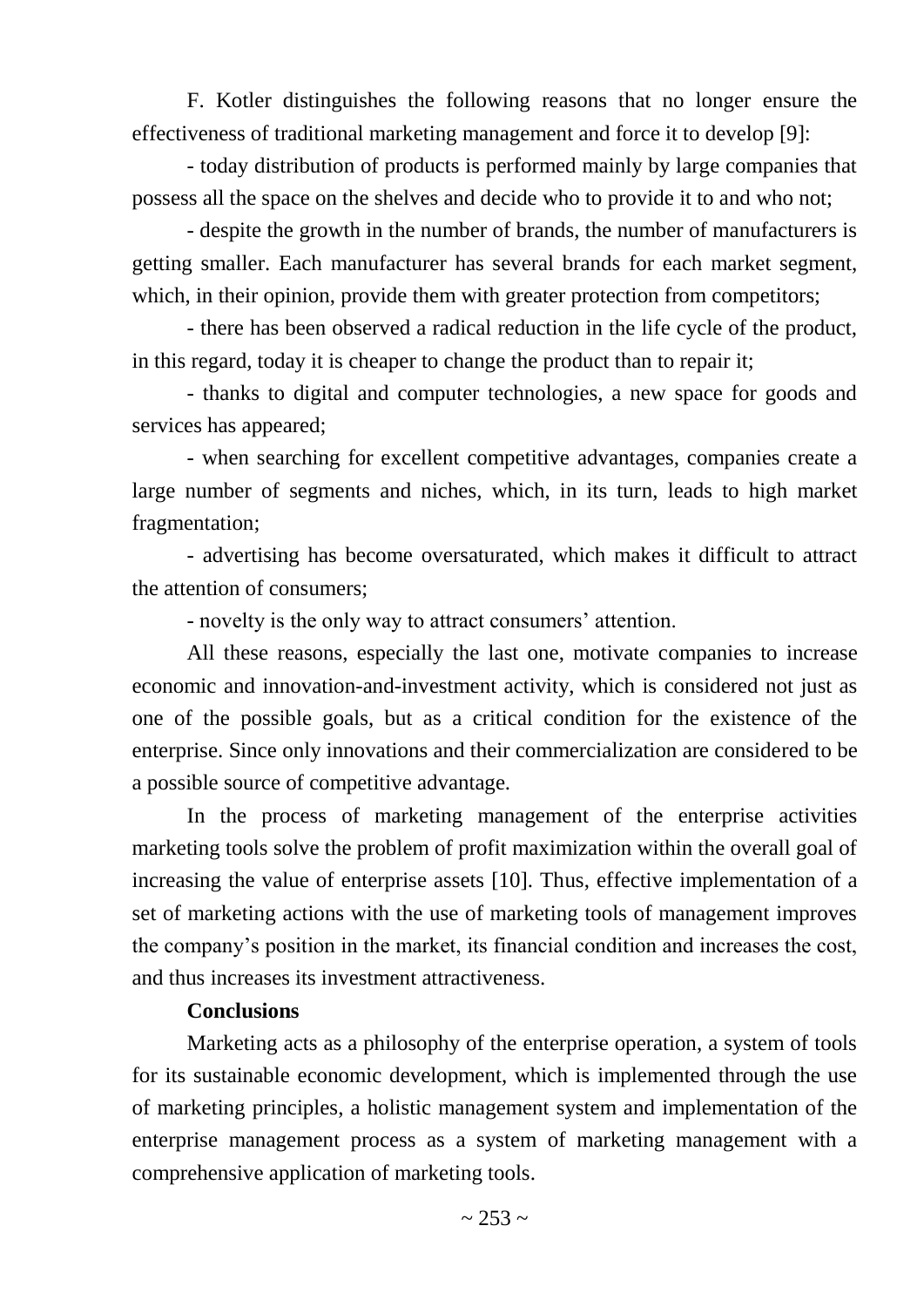The use of marketing tools for enterprise management and analysis of its results can ensure the adoption of only those management decisions and the selection of those marketing tools that will have a positive impact on improving the efficiency of enterprise management.

#### **References**

1. Gonchar О., Zamkova N., Polishchuk I., Dovhan Y. & Sokolovska V. (2020) Oil and Fat Business of Ukraine : Marketing Orientation for Achieving Competitive Advantages, *European Journal of Sustainable Development*, vol. 9, № 4, pp. 261-272, doi: 10.14207/ejsd.2020.v9n4p261.

2. Polishchuk I.I., Dovhan, Yu.V. (2020) Marketing issues of management of oil and fat enterprises, *Bulletin of Kherson National Technical University*, № 2 (73), pp. 93-100, doi: 10.35546/kntu2078-4481.2020.2.12.

3. Dovhan Yu. (2021) Resources and technologies of marketing management of the enterprise, *Economic Journal of Lesya Ukrainka Volyn National University,* vol 3. № 27, pp. 96- 102.

4. Dovhan Yu. (2020) Innovation and Investment Activity of the Oil and Fat Enterprises as an Object of Marketing Management, *Modern paradigms in the development of the National and World economy* : The materials of the International Scientific Conference, October, 30-31, 2020, Chișinău, Universitatea de Stat din Moldova, pp. 267-273.

5. Savchuk L.M. (general edition). (2016) Management of innovation, investment and economic activities of integrated associations and enterprises: monograph, Dnipropetrovsk.

6. Belyavtsev M.I., Vorobyov V.M. & Kuznetsov V.G. (2006) Marketing management, Kyiv, Donetsk National University.

7. Kotler P., Armstrong G. (2012) Principles of marketing, 14-th ed., Pearson Prentice Hall.

8. Mccarthy E.J. (1998) Basic Marketing: A Managerial Approach, 13-th ed., Mcgraw-Hill College.

9. Kotler P. Market evolution and vertical innovation. URL: http://www.metaphor.ru/er/misc/lateral\_marketing\_1.xml.

10. Rust T., Ambler T., Carpenter G., Kumar V. & Strivastava R. (2004) Measuring marketing productivity: Current knowledge and future directions, *Journal of Marketing*, № 68 (4), pp. 76-89.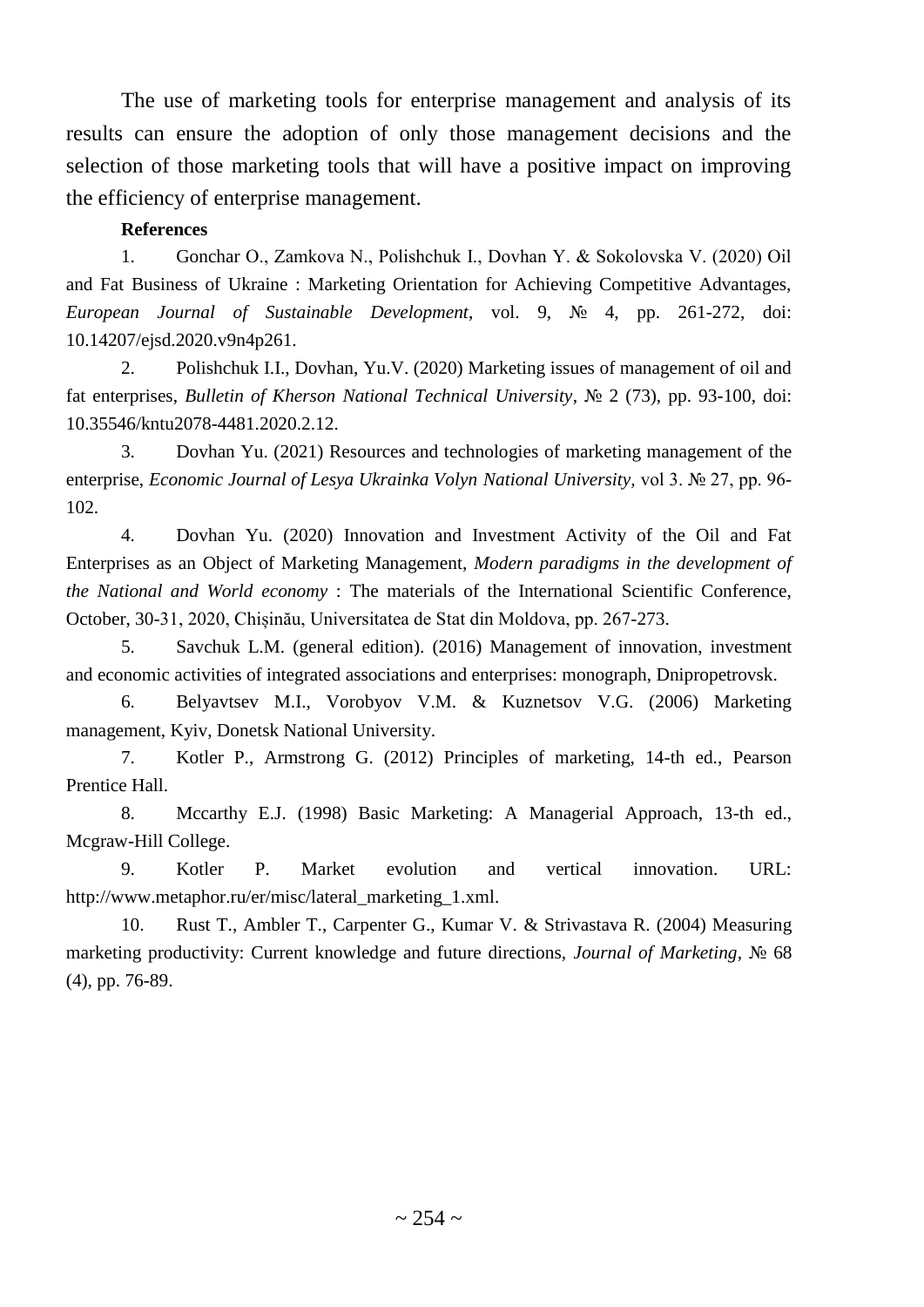## **ALPHABETICAL INDEX OF AUTHORS**

| Asaulyuk T. 558, 629   | Giergiel M. 431         | Kovalyov Y. 726         |
|------------------------|-------------------------|-------------------------|
| <b>Babak O. 659</b>    | Gliński T. 741          | Kozar O. 611, 708       |
| Baranowski Sz. 573     | Gonchar A. 110          | Kravchik Yu. 444        |
| Berdychevskyi A. 121   | Gonchar O. 137          | Król M. 341             |
| Berezin L. 538         | Goroshko A. 451         | Kuchynskyi V.A. 275     |
| Berezivskyi Y. 201     | Grygoruk S. 96          | Kuliś E. 688            |
| Berezovsky, 517        | Grzybowski M. 71        | Kunytska-Iliash M. 201  |
| Bilewicz M. 741        | Gutsche J. 508, 619     | Kushchevskiy N. 397     |
| Bitiy A. 137           | Herasymchuk O., 566     | Kutsyk V.I. 16          |
| Bobrovnyk V. 173       | Herasymenko L. 467      | Kuzmina T. 517          |
| Bohatchyk L. 181       | Hes L. 601              | Lavrik V. 558           |
| Bonek M. 390, 408      | Holotiuk M. 296         | Lisevich S. 390         |
| Borek W. 335           | Horbanevych V. 264      | Liss M. 573, 688        |
| Boyko G. 478           | Horiashchenko K. 444    | Liubchuk O. 306         |
| Bozhko I. 747          | Horiashchenko S. 444    | Luchyk S. 227           |
| Bromberek F. 150, 315  | Horokhov I. 558         | Luchyk V. 227           |
| Brytan Z. 366          | Hryhoruk P. 96          | Łukasiewicz M. 573, 688 |
| Bundza O. 296          | Ivaniuta P. 264         | Lukyanyuk M. 733        |
| Busher V. 467          | Kałaczyński T. 573, 688 | Lupak R. 206            |
| Chornyi O. 467         | Kalinsky E. 478         | Lyukhovets V. 488       |
| Christauskas C. 236    | Karasiewicz T. 381      | Maiboroda O. 255        |
| Chursina L. 214        | Kazakova N. 8, 255      | Makovkin O. 648         |
| Dluhunovych N. 573     | Kazlauskiene V. 236     | Marchenko M. 347        |
| Dombrovska O. 214      | Khalaytean V. 150       | Martyniuk V. 566        |
| Dovhan Yu. 246         | Kharzhevska O. 286      | Martynyuk A. 488        |
| Drach I. 451           | Kharzhevskyi V. 347     | Maslak M. 527           |
| Drobot O. 659          | Khomych L. $26$         | Matiukh S. 508          |
| Dvorzhak V. 715        | Khrushch N. 96, 191     | Matuszewski M. 415      |
| Dykha O. 573, 648, 659 | Kirichenko L. 648       | Matysiak W. 437         |
| Dziemianowicz M.1 356  | Kobielieva A.V. 527     | Mezentseva M. 8         |
| Dzioba A. 508, 619     | Korzh E. 255            | Mikhalevska G. 500      |
| Fediakina N. 549       | Koshevko J. 397         | Mikhalevskyi V. 500     |